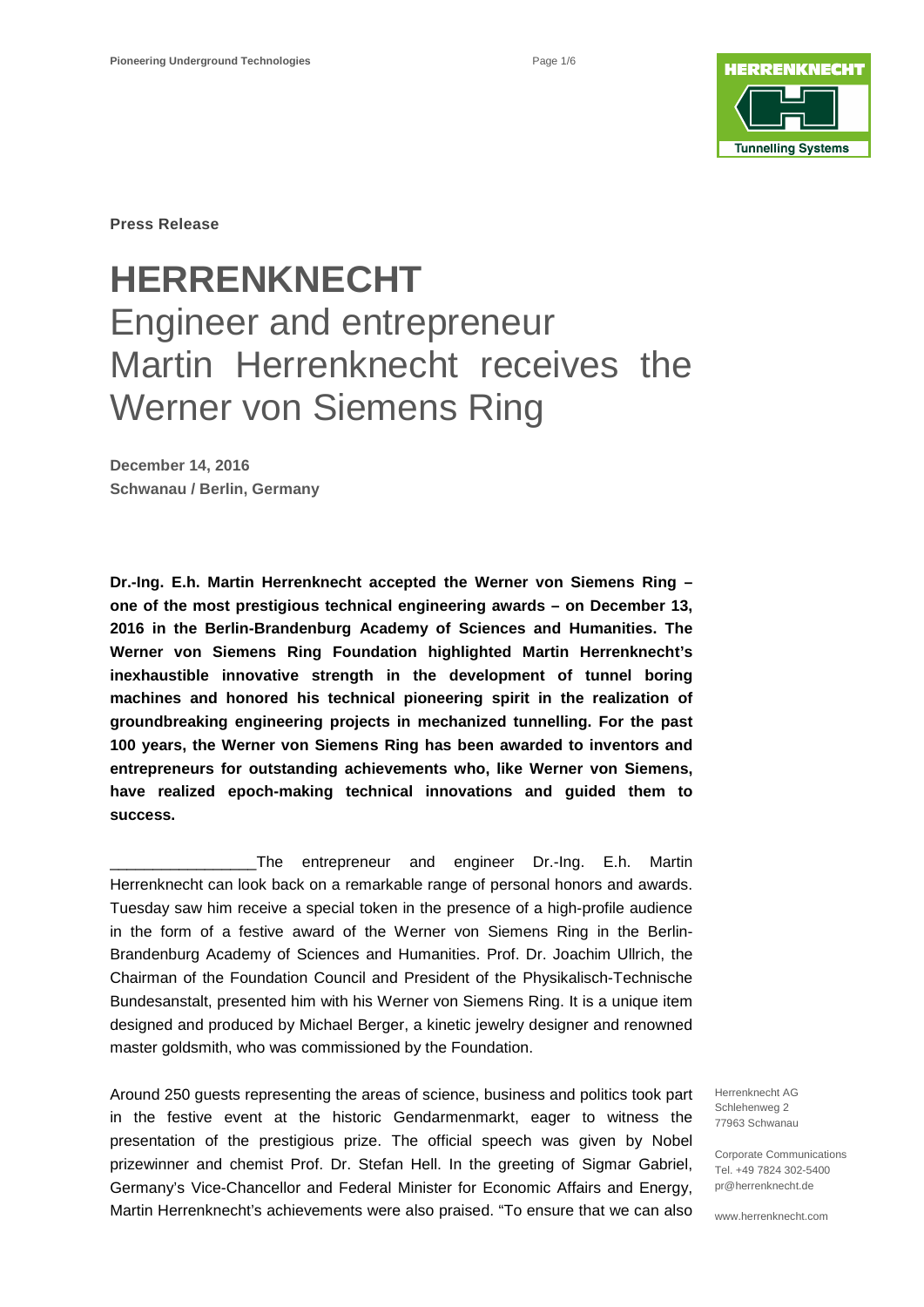

continue to set standards with innovative products in the future, we need strong research facilities, strong companies and lively exchange. As the manufacturer of the world's largest tunnel boring machines, Dr. Martin Herrenknecht is an exemplary figure in these areas: he is an inventor and founder, a technical pioneer and an entrepreneur, and with the success displayed by his company, he is one of the representatives of this country's economic strength."

In a laudatory speech about the ring bearer Martin Herrenknecht, Prof. Dr.-Ing. E.h. Manfred Nußbaumer M. Sc., member of the Foundation Council at the Werner von Siemens Ring Foundation and former chairman of the Board at Ed. Züblin AG, confirmed the particular technical courage and entrepreneurial pioneer spirit displayed by the entrepreneur and engineer from Baden-Württemberg. "You have repeatedly broken new ground. Every time we met, I was amazed at the energy with which you pursued your goals and the wide range of possible solutions at your disposal for excavating tunnels", said Nußbaumer, as he reminisced about shared project experiences and encounters. With a variety of groundbreaking innovations and optimizations of existing technology and methods, the Herrenknecht company has swiftly assumed the role of international market leader. "By receiving the Werner von Siemens Ring, I would imagine that this is the icing on all of his awards to date", stated Nußbaumer in his laudation.

Dr.-Ing. E.h. Martin Herrenknecht received the award with particular pleasure: "I was surprised to receive this honor. Especially when I consider the impressive range of ring bearers to date. Without the substantial support given by my mother when establishing the company, without the untiring understanding of my family given to me as an entrepreneur, and without the fantastic commitment by my engineers and employees all over the world, I would most likely never have been considered for the Werner von Siemens Ring", claimed Martin Herrenknecht, as he spoke to the around 250 guests in the Academy's Leibniz Room. "Scientists, inventors and entrepreneurs have a special privilege and a genuine responsibility as we are capable of bringing beneficial progress to many key challenges. Although new tunnel infrastructures and tunnelling technology are only a small excerpt thereof, this award means that they will also be attributed special acknowledgement by science", added the entrepreneur from Baden.

#### **Current technical engineering milestones in mechanized tunnelling**

In almost 40 years of its corporate history, Herrenknecht has mastered more than 3,100 tunnel projects in over 80 countries in close collaboration with its customers. These include the largest, longest, smallest and deepest projects – with progress regularly marked by new records and milestones.

\_\_\_\_\_\_\_\_\_\_\_\_\_\_\_\_\_\_\_\_\_\_\_\_\_\_\_\_\_\_\_\_\_\_\_\_\_\_\_\_\_\_\_\_\_\_\_\_\_\_\_\_\_\_\_\_\_\_\_\_\_\_\_\_\_\_\_

Herrenknecht AG Schlehenweg 2 77963 Schwanau

Corporate Communications Tel. +49 7824 302-5400 pr@herrenknecht.de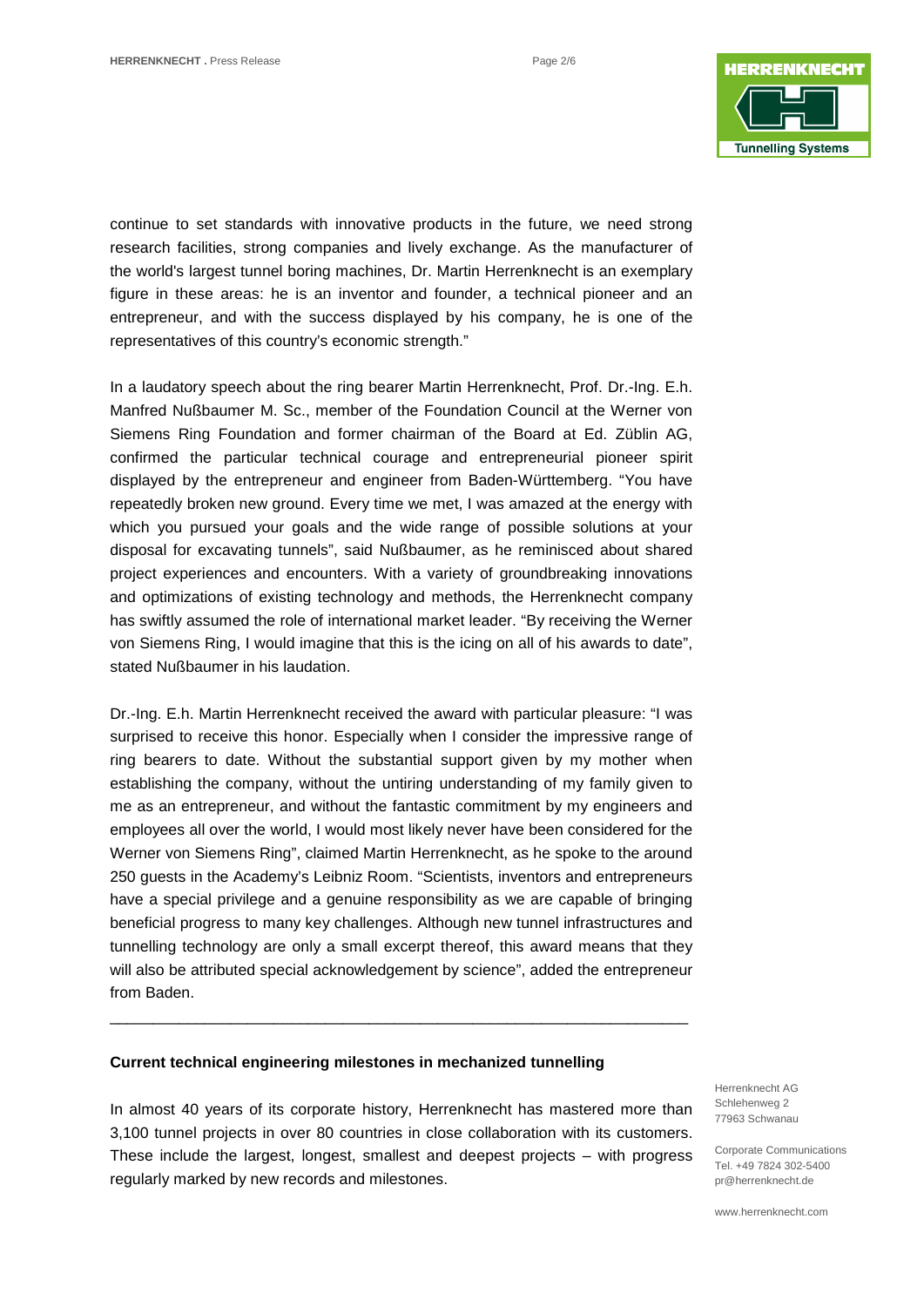

Opened a year ahead of schedule and within budget, the Gotthard Base Tunnel in Switzerland is regarded as a truly epoch-making construction. Over a period of 8 years, four Herrenknecht Gripper TBMs bored and secured more than 85 km of new tubes for the railway tunnel which went into regular operation in December 2016. In Istanbul, pioneer work was achieved by man and machines until August 2015 in an effort to build a tunnel link between Europe and Asia. The Eurasia road tunnel under the Bosporus to be opened this year links two continents and is regarded as a milestone in engineering and construction. Never before had a tunnel borer worked under such extreme conditions: 106 meters under the strait, the Mixshield with a diameter of 13.66 meters steadfastly withstood pressures of up to 11 bar despite the most difficult geological conditions. In Doha, the capital of Qatar, a championship team of international tunnelling experts offered a superlative performance featuring 21 EPB Shields supplied by Herrenknecht. In a mere 26 months, the construction crews completed a total of 76 breakthroughs along the 111-kilometer tunnel alignments – a pioneer achievement which outshines any other metro tunnel project in the world up to now. A supersized Herrenknecht TBM started its mission in Hong Kong in 2015. Weighing in at 4,850 tons and with a diameter of 17.6 meters, the giant Mixshield is the largest TBM ever built to date and completed 646 meters of mega-tunnel tube for a new road tunnel under the Pearl River Delta in less than 8 months. Another technical feature: After the breakthrough into an intermediate shaft, it was possible to convert the record-breaking colossus to a boring diameter of 14 meters thanks to its intelligent design. The core components of the large TBM were integrated into the smaller machine for the remaining tunnel route.

#### **More information on the milestones in mechanized tunnelling:**

#### **Gotthard Base Tunnel:**

<https://www.herrenknecht.com/en/references/case-studies/gotthard-base-tunnel.html> **Eurasia Tunnel, Istanbul:**  <https://www.herrenknecht.com/en/allaround-digital/issue-4.html> **Doha Metro:**  <https://www.herrenknecht.com/en/references/case-studies/doha-metro.html> **Tuen Mun - Chek Lap Kok Link, Hong Kong:** <https://www.herrenknecht.com/en/allaround-digital/issue-5.html#supersize>

\_\_\_\_\_\_\_\_\_\_\_\_\_\_\_\_\_\_\_\_\_\_\_\_\_\_\_\_\_\_\_\_\_\_\_\_\_\_\_\_\_\_\_\_\_\_\_\_\_\_\_\_\_\_\_\_\_\_\_\_\_\_\_\_\_\_\_

### **Werner von Siemens Ring Foundation and ring bearers**

For 100 years, the Werner von Siemens Ring Foundation has been awarding the Werner von Siemens Ring for outstanding life achievements in technology. The list of prizewinners is a reflection of historical technical developments and a testament to Germany's significance as a technology location. Recipients include, for example, the aircraft engineer Hugo Junkers, the inventor of the first functional computer

Herrenknecht AG Schlehenweg 2 77963 Schwanau

Corporate Communications Tel. +49 7824 302-5400 pr@herrenknecht.de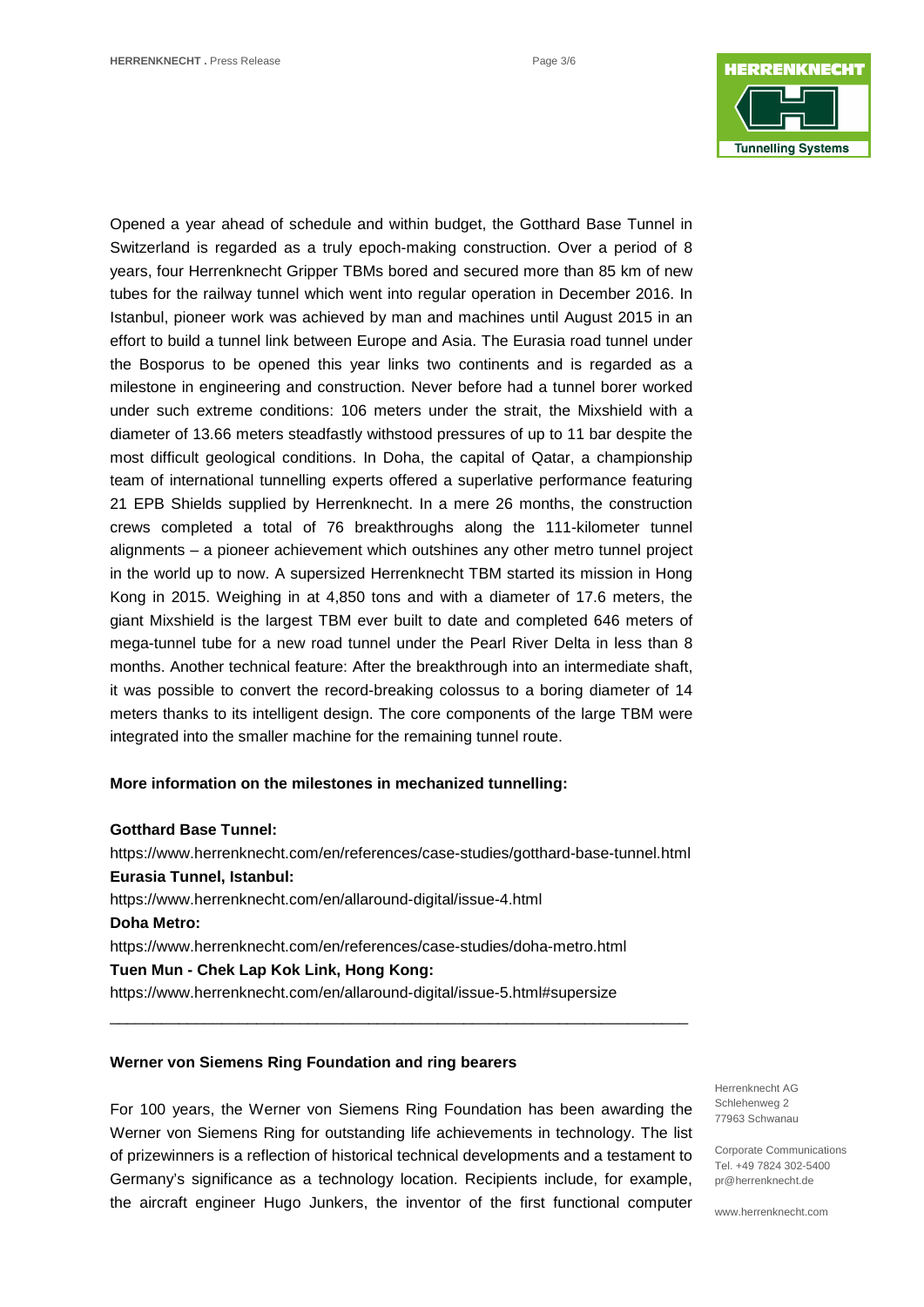

Konrad Zuse and the rocket designer and founder of manned spaceflight Wernher von Braun. The German President is the patron of the Foundation.

Link to the Werner von Siemens Ring Foundation website:<http://siemens-ring.de/> \_\_\_\_\_\_\_\_\_\_\_\_\_\_\_\_\_\_\_\_\_\_\_\_\_\_\_\_\_\_\_\_\_\_\_\_\_\_\_\_\_\_\_\_\_\_\_\_\_\_\_\_\_\_\_\_\_\_\_\_\_\_\_\_\_\_\_

## **Awards received by Dr.-Ing. E.h. Martin Herrenknecht**

Martin Herrenknecht has already received a wide range of awards and prizes, including the Cross of Merit, 1<sup>st</sup> Class of the Order of Merit of the Federal Republic of Germany as well as the German Entrepreneur's Prize (Deutscher Gründerpreis) 2013 in the category "Life's Work". Renowned technical universities have awarded him an honorary doctorate or appointed him honorary senator.

| 2016 | Werner von Siemens Ring by the Werner von Siemens Ring Foundation,                     |                |
|------|----------------------------------------------------------------------------------------|----------------|
|      | ascribed in December 2015 / awarded December 13, 2016                                  |                |
| 2016 | ITA Lifetime Achievement Award of the International Tunnelling and                     |                |
|      | Underground Space Association (ITA)                                                    |                |
| 2016 | Diesel Medal by the Deutsches Institut für Erfindungswesen e.V. in the                 |                |
|      | category "Most successful innovative achievement"                                      |                |
| 2015 | Badge of Honour of the VDI (Association of German Engineers) for 50-                   |                |
|      | year membership                                                                        |                |
| 2013 | Deutscher Gründerpreis, category "Life's Work"                                         |                |
| 2012 | Prix Bartholdi Honorary award                                                          |                |
| 2012 | Honorary Citizenship of Offenburg University, Germany                                  |                |
| 2011 | <b>Honorary Senator</b> at the Karlsruhe Institute of Technology, Germany              |                |
| 2009 | The Moles Award 2009 of the US Heavy Construction Industry and                         |                |
|      | honorary membership / New York City, NY, USA                                           |                |
| 2009 | Member of the<br><b>Handelsblatt Hall of Fame</b> for the German                       |                |
|      | Entrepreneurship                                                                       |                |
| 2008 | Medal of Honour of the VDI (Association of German Engineers)                           |                |
| 2007 | Cross of Merit, 1 <sup>st</sup> Class of the Order of Merit of the Federal Republic of |                |
|      | Germany                                                                                |                |
| 2005 | Award of the Research Association for Underground Transportation                       |                |
|      | Facilities Inc. (STUVA) / Cologne, Germany                                             |                |
| 2002 | Guest professorship at the Colorado School of Mines / Golden, CO, USA                  |                |
| 2002 | Honorary Citizenship of the Schwanau municipality                                      | ś              |
| 2002 | Recipient of the Verdienstmedaille des Landes Baden-Württemberg                        |                |
|      | (Medal of Merit of the Federal state of Baden-Württemberg)                             | (              |
| 2002 | 1st Karlsruhe Innovation Award for Construction Endeavours, awarded                    | $\mathfrak{r}$ |
|      | by the Society of Friends of the Institute for Technology and Management               |                |

Herrenknecht AG Schlehenweg 2 77963 Schwanau

Corporate Communications Tel. +49 7824 302-5400 pr@herrenknecht.de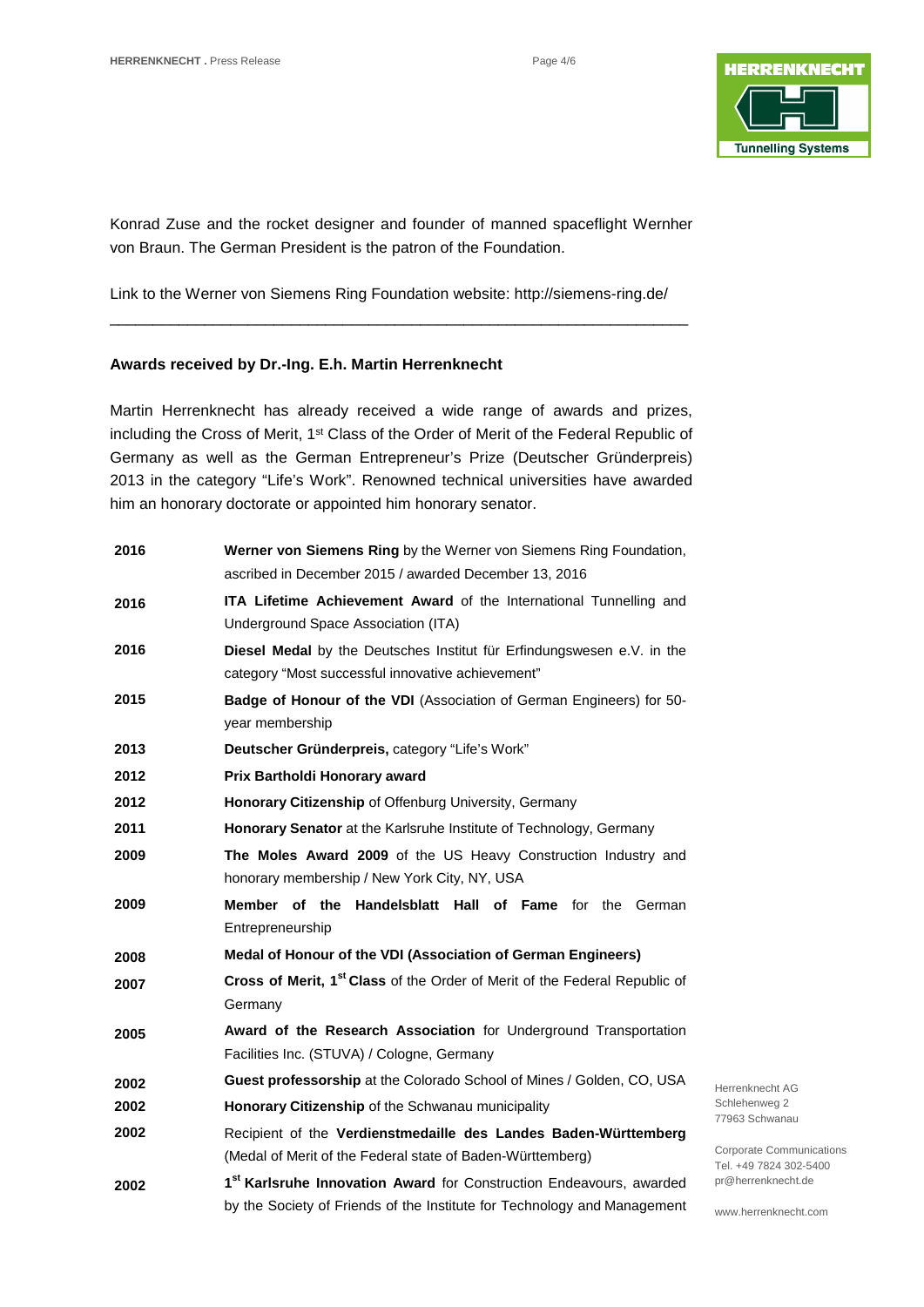

| 1987 | Baden-Württemberg Business Award                                                  |
|------|-----------------------------------------------------------------------------------|
|      | Federal Republic of Germany)                                                      |
| 1993 | <b>Bundesverdienstkreuz am Bande</b> (Order of Merit on ribbon of the             |
|      | Wilhelmina / Braunschweig, Germany                                                |
|      | Engineering and Surveying Faculty of the Technical University Carolo-             |
| 1998 | Recipient of the <b>Honorary Doctorate</b> (Dr.-Ing. E. h.), awarded by the Civil |
|      | in Construction, Karlsruhe University (Technical Institute)                       |

## **Photos**

## **Engineer and entrepreneur Dr.-Ing. E.h. Martin Herrenknecht receives the Werner von Siemens Ring**



Prof. Dr. Joachim Ullrich, Chairman of the Foundation Council at the Werner von Siemens Ring Foundation, presented the traditional ring award to tunnel pioneer Dr.-Ing. E.h. Martin Herrenknecht. The engineer and entrepreneur received the award for his outstanding life achievements in the technical development of gigantic tunnel boring machines.



Around 250 guests were present at the Werner von Siemens Ring award ceremony on December 13, 2016 in the Berlin-Brandenburg Academy of Sciences and Humanities. They included the German Federal Minister for Economic Affairs and Energy Sigmar Gabriel, Chairman of the Foundation Council Prof. Dr. Joachim Ullrich, ring prizewinner Dr.-Ing. E.h. Martin Herrenknecht and laudatory speaker Prof. Dr.-Ing. E.h. Manfred Nußbaumer M. Sc. (from left).

> Herrenknecht AG Schlehenweg 2 77963 Schwanau

Corporate Communications Tel. +49 7824 302-5400 pr@herrenknecht.de